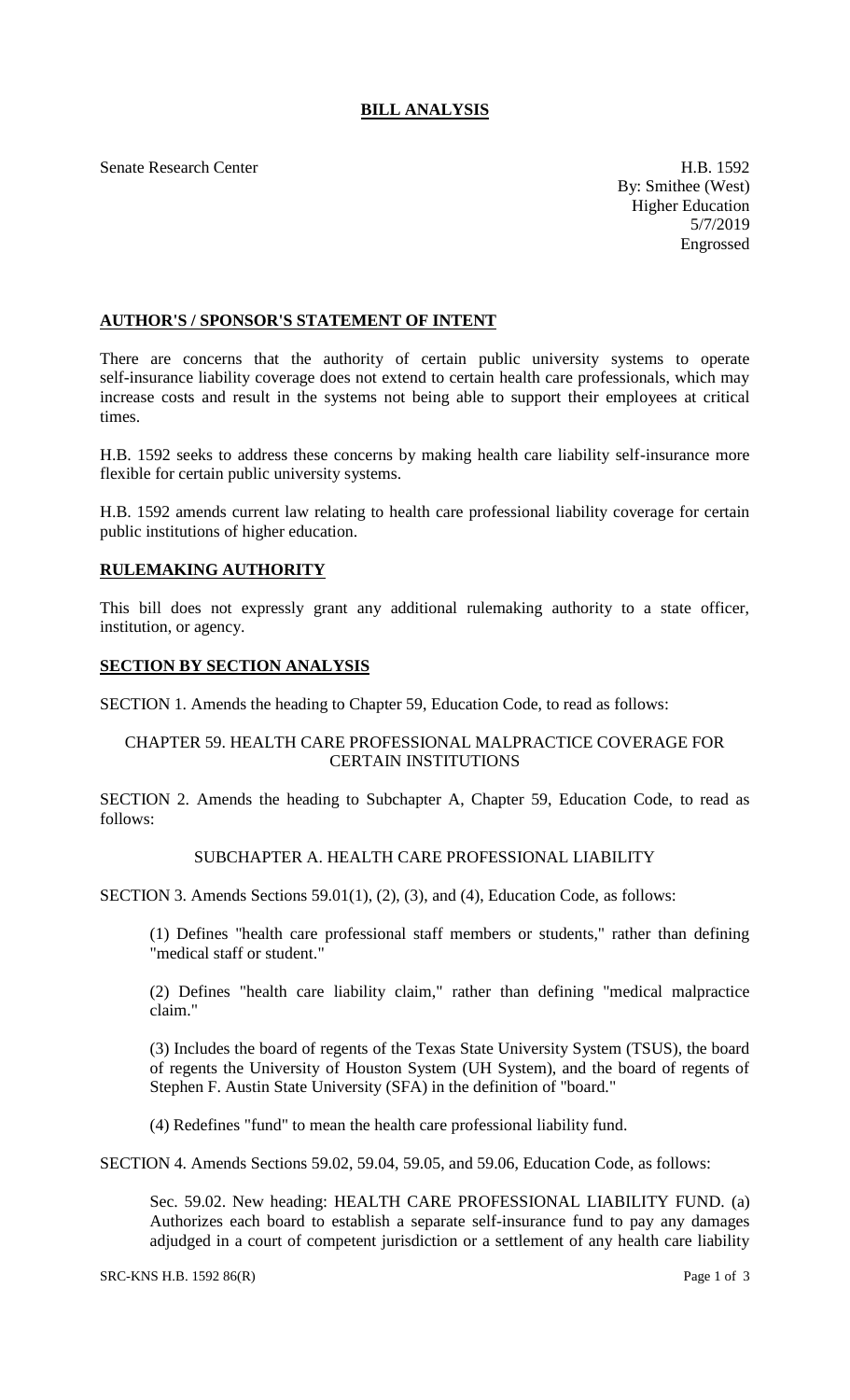claim against a health care professional staff member or student arising from the exercise of the member's or student's appointment, duties, or training with The University of Texas System (UT System), The Texas A&M University System (TAMU System), the Texas Tech University System (TTU System), the TSUS, the UH System, SFA, or the University of North Texas System (UNT System), rather than authorizing each board to establish a separate self-insurance fund to pay any damages adjudged in a court of competent jurisdiction or a settlement of any medical malpractice claim against a member of the medical staff or students arising from the exercise of his appointment, duties, or training with certain institutions of higher education, including the University of North Texas Health Science Center at Fort Worth.

(b) Authorizes the boards to pay from the funds all expenses incurred in the investigation, settlement, defense, or payment of claims described above on behalf of the health care professional staff members or students, rather than authorizing the boards to pay from the funds all expenses incurred in the investigation, settlement, defense, or payment of claims described above on behalf of the medical staff or students.

(c) Requires the money deposited into the fund to be deposited in any of the approved depository banks of certain institutions of higher education, including the TSUS, UH System, SFA, or UNT System.

Sec. 59.04. PURCHASE OF INSURANCE. Authorizes each board to purchase health care liability insurance from an insurance company authorized to engage in the business of insurance in this state as it considers necessary to carry out the purpose of this subchapter, rather than authorizing each board to purchase medical malpractice insurance from an insurance company authorized to do business in this state as it considers necessary to carry out the purpose of this subchapter.

Sec. 59.05. LEGAL COUNSEL. Authorizes each board to employ private legal counsel to represent the health care professional staff members or students covered by this subchapter under the rules of the board, rather than authorizing each board to employ private legal counsel to represent the medical staff and students covered by this subchapter under the rules of the board.

Sec. 59.06. LIMITATION ON APPROPRIATED FUNDS. Prohibits funds appropriated by the legislature to the UT System, the TAMU System, the TTU System, the TSUS, the UH System, SFA, or the UNT System from the General Revenue Fund from being used to establish or maintain the fund, to purchase insurance, or to employ private legal counsel, rather than prohibiting funds appropriated by the legislature to either system, to the Texas Tech University Health Sciences Center, to the Texas Tech University Health Sciences Center at El Paso, or to the UNT Health Science Center at Fort Worth from the General Revenue Fund from being used to establish or maintain the fund, to purchase insurance, or to employ private legal counsel.

SECTION 5. Amends Sections 59.08(a) and (e), Education Code, as follows:

(a) Requires the state to indemnify a health care professional staff member or student for damages paid as required by a judgment on or settlement of a health care liability claim arising out of the provision of charitable care or services, rather than requiring the state to indemnify a member of the medical staff or a student for damages paid as required by a judgment on or settlement of a medical malpractice claim arising out of the provision of charitable care or services.

(e) Entitles the Texas attorney general to approve any settlement of the portion of a health care liability claim, rather than a medical malpractice claim, that may result in the state being liable for indemnification of the defendant under this section (State Indemnification).